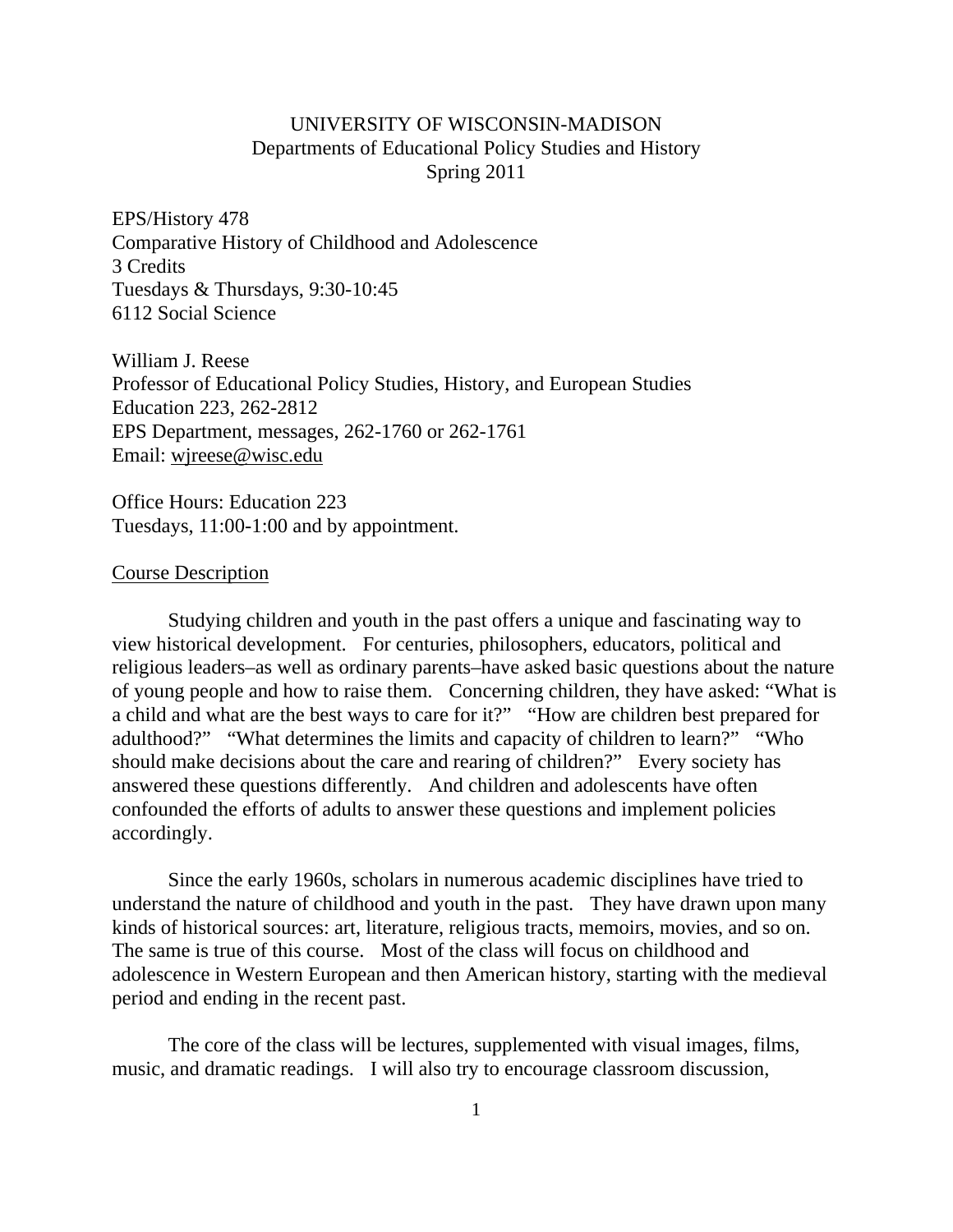especially of the assigned readings. So it is important for you to keep up with the reading to maximize informed participation.

*At the beginning of each class, please store all computers and electronic devices, which should not be used for note-taking or other uses. This will facilitate concentration on lectures as well as classroom discussions. Please remember to turn off cell phones. Arriving at class on time also ensures minimal disruptions and distractions. If a disability requires the use of any electronic or other device, please contact me.* 

## Student Responsibilities

 Class attendance is expected. The quality of your class participation will help determine 10% of your final grade. Missing more than a class or two will lower your class participation grade.

 Part of your class participation grade will also depend upon the quality of your writing assignments. About every other week, a 1 page, double-spaced essay is due. The essay will address a question on our assigned readings. You will have a week to complete each assignment. First drafts of an essay are rarely excellent. So edit and revise your first draft as necessary to maximize its clarity and effectiveness. Papers are due at the beginning of class and neither late papers nor email attachments will be accepted.

 There will be three exams: two closed book (and in class) and a take-home final. Each exam is worth 30% of your final grade in the course. Each of the first two exams will consist of one essay question and some short answer and identification questions. There are no alternative dates for these exams, and more details will be made available in class. The take-home final will be comprised of two essays and will cover material from across the semester: your response will be limited to 3 double-spaced type-written pages each. The final exam questions will be distributed in class during the last week of the semester.

To recap:

 Class Participation 10% Exam No. 1 30% (February 24) Exam No. 2 30% (April 21)

 (Final) Exam No. 3 30% Due by Tuesday, May 10 by 4:00 p.m. (Place final exam essays in my mailbox, main EPS office, Education Building 235. Hard copies only, neither Emails nor attachments accepted.)

Grading Scale: A (93-100); AB (88-92); B (83-87); BC (78-82); C (70-77); D (60-69); F (below 60).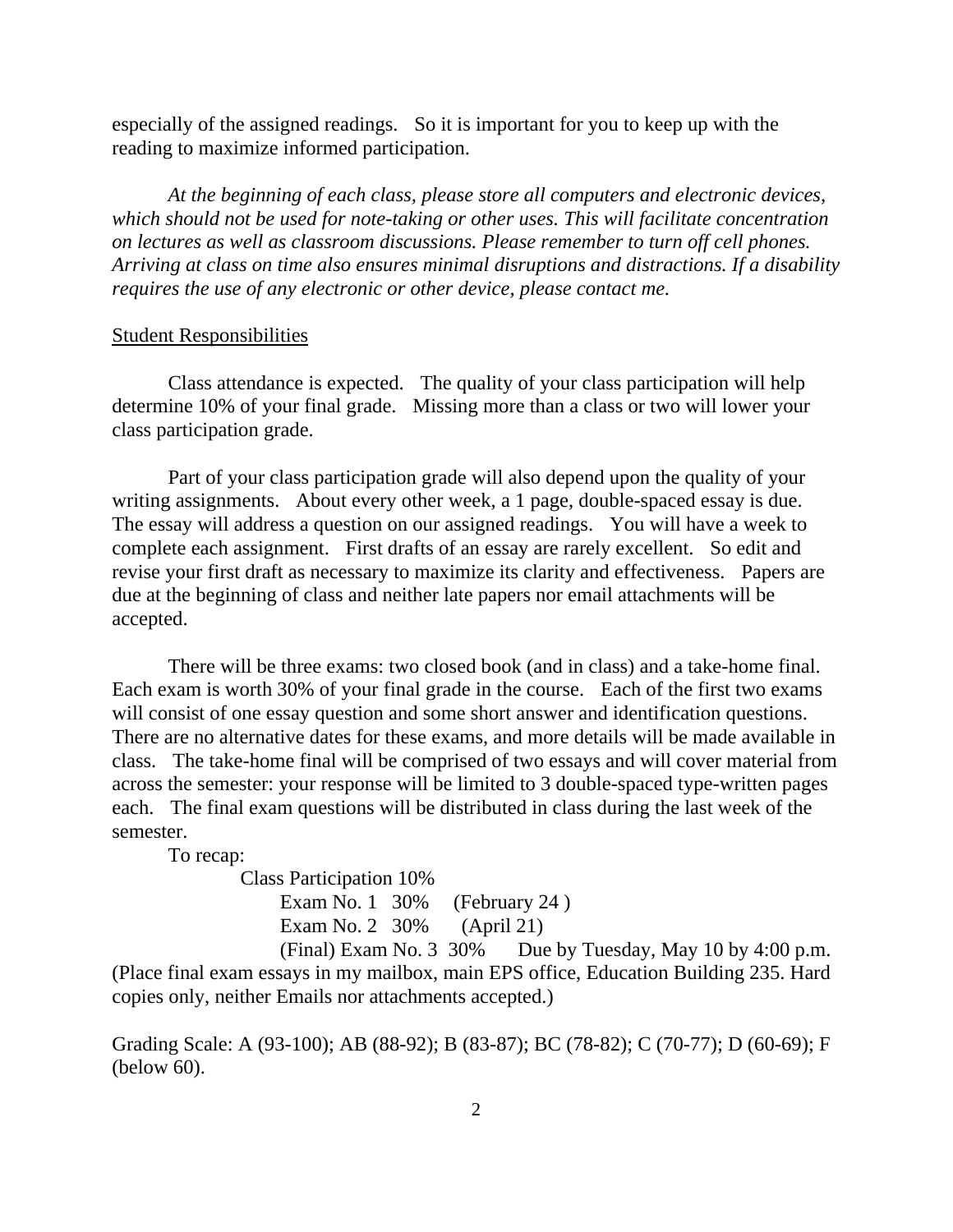If you are ill or otherwise have a legitimate reason to miss a scheduled examination, it is your responsibility to contact me before the test. Missing an exam without prior permission will lead to an automatic F. If you are experiencing any difficulty with the course, or with your schooling generally, please come to see me.

## Required Books

 The following paperbacks should be available at the UW Bookstore as well as more cheaply at used bookstores, including via the Internet. A copy should also be available on reserve at the Helen C. White library.

- 1. Hugh Cunningham, Children and Childhood in Western Society Since 1500
- 2. Steven Ozment, When Fathers Ruled: Family Life in Reformation Europe
- 2. J.J. Rousseau, Emile [Teachers College Press, an abridged edition]
- 4. William Blake, Songs of Innocence and of Experience
- 5. Elliott West, Growing Up With the Country
- 6. David Nasaw*,* Children of the City
- 7. Richard Wright, Black Boy

Course Outline and Assignments:

| Week $# 1$              | Introduction to the Course                                                                                                   |
|-------------------------|------------------------------------------------------------------------------------------------------------------------------|
| Jan. $18 & 20$          | Historians and the Study of Childhood                                                                                        |
|                         | Assigned reading: Cunningham, chapter 1.                                                                                     |
| Week #2<br>Jan. 25 & 27 | Children, Childhood, and the Middle Ages, 500-1500                                                                           |
|                         |                                                                                                                              |
|                         | Assigned reading: Cunningham, chapter 2                                                                                      |
| Week #3<br>Feb. $1 & 3$ | Children, Childhood, and the Middle Ages, 500-1500                                                                           |
|                         | Assigned reading: Cunningham, chapters 3-4; Ozment, chapter 1.                                                               |
| Week #4<br>Feb. 8 & 10  | Children, Childhood, and the Middle Ages, 500-1500<br>Education and the Protestant Reformation: The 16 <sup>th</sup> Century |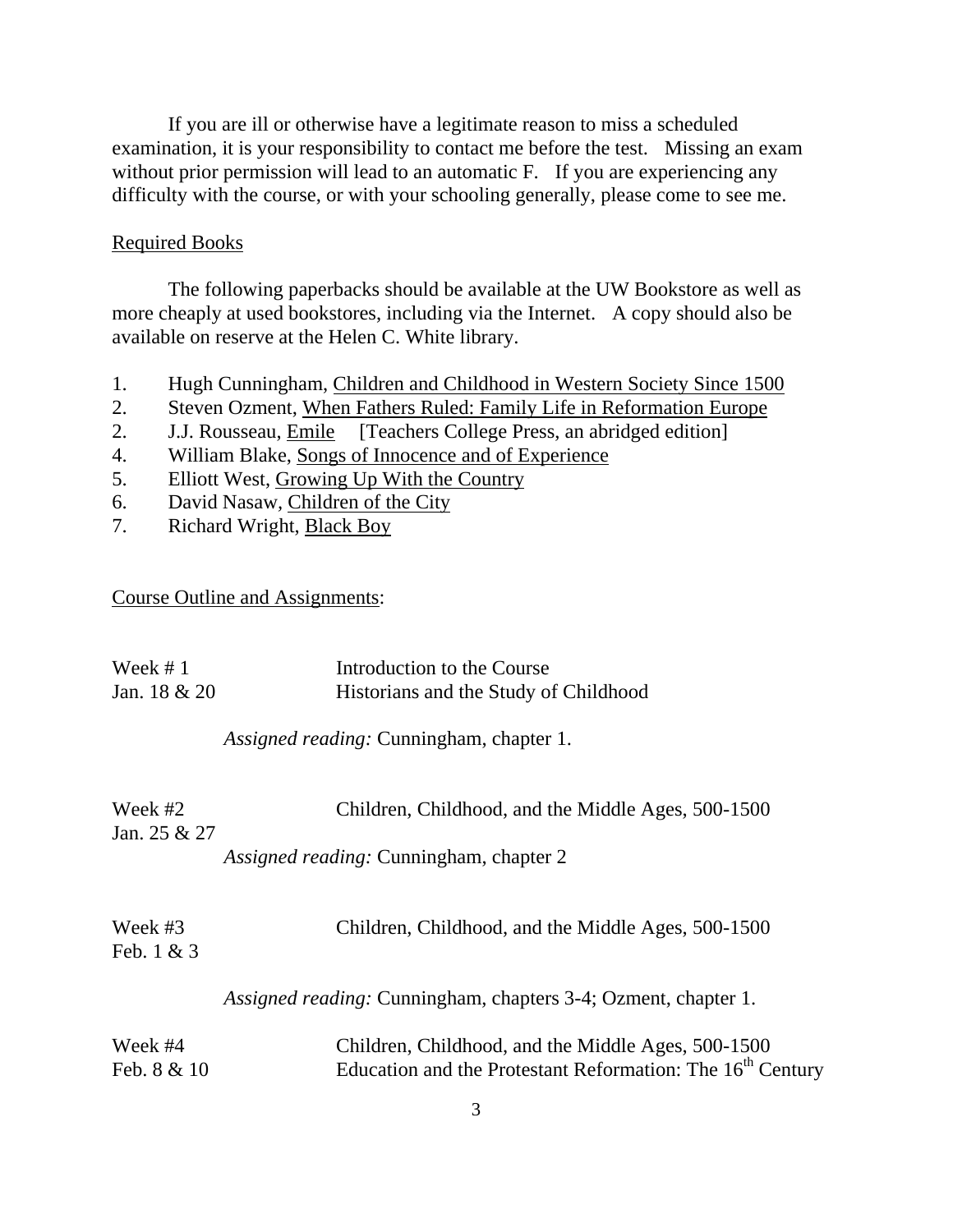*Assigned reading:* Ozment, chapters 2-3.

| Week #5<br>Feb. 15 & 17     | Discussion, Ozment<br>Educational Thought and the Enlightenment: The $17th$ and<br>$18^{\text{th}}$<br>Centuries |
|-----------------------------|------------------------------------------------------------------------------------------------------------------|
|                             | Assigned reading: Ozment, complete for discussion.                                                               |
| Week #6<br>Feb. 22 & 24     | Discussion and Review & Exam No. 1, Feb. 24.                                                                     |
|                             | Assigned reading: none.                                                                                          |
| Week #7<br>March $1 & 3$    | Educational Thought and the Enlightenment:<br>The $17th$ and $18th$ Centuries                                    |
|                             | Assigned reading: Rousseau, Emile, complete.                                                                     |
| Week #8<br>March 8 & 10     | Blake, Songs of Innocence and of Experience                                                                      |
|                             | Assigned reading: Songs of Innocence discussion, March 8; Songs of<br><i>Experience</i> discussion, March 10     |
| Week #9                     | <b>Spring Break, March 12-20</b>                                                                                 |
| Week $#10$<br>March 22 & 24 | Childbirth and Midwifery                                                                                         |
|                             | Assigned reading: West, preface and chapters 1-3.                                                                |
| Week $#11$                  | Orphans and the "Orphan Trains"                                                                                  |

March 29 & 31